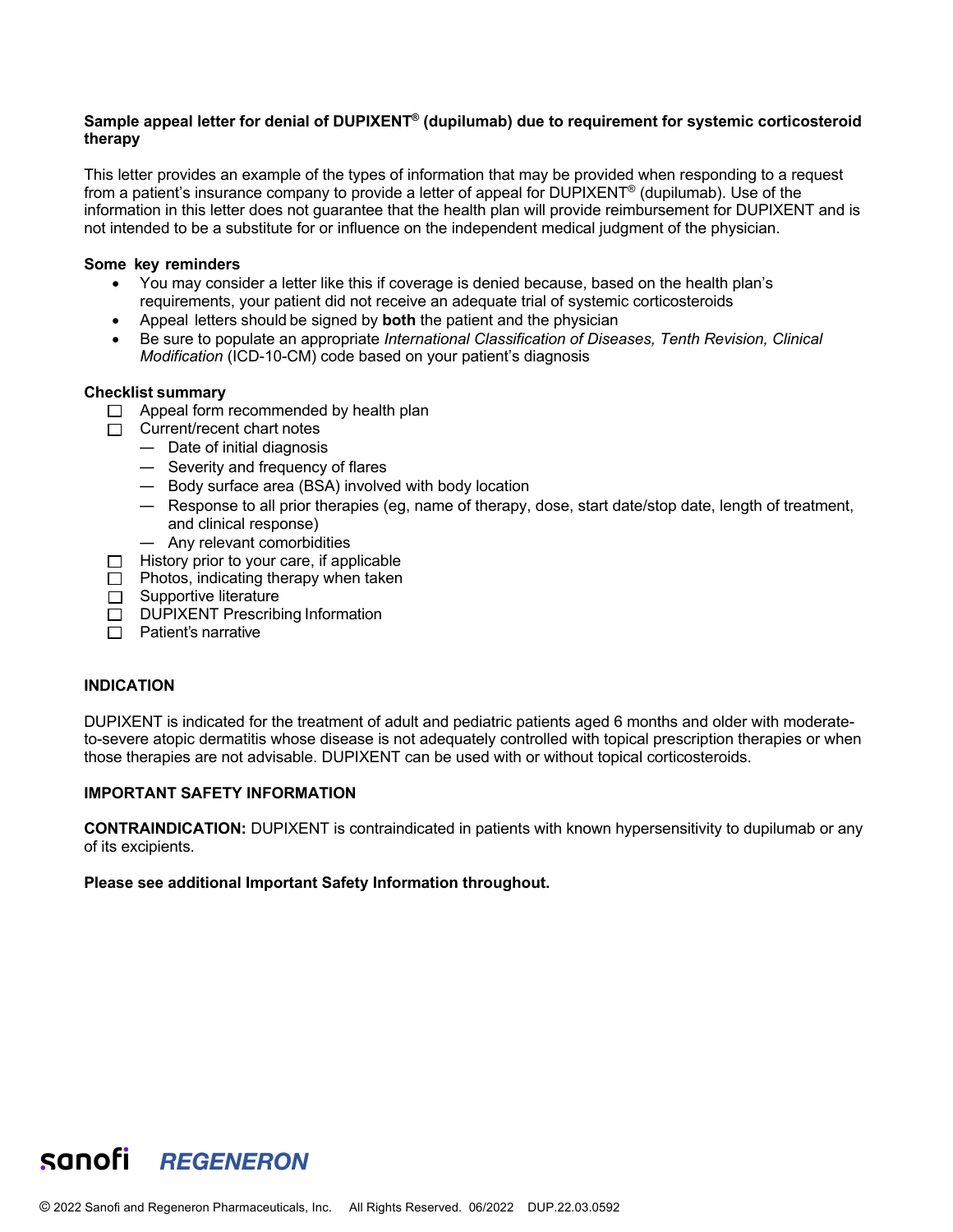## [Insert office letterhead here] **EXAMPLE**

Dear [Contact Name]:

**Example 2** The Contract of the Contract Re: **[Patient Full Name]** [Plan name] **Date of birth:** [Patient date of birth] [Plan street address] Member ID: [Patient ID number] [Plan city, state ZIP code] Group number: [Patient group number]

This letter serves as the [first/second] appeal for approval of DUPIXENT<sup>®</sup> (dupilumab), which was originally denied to [Patient Full Name] on [Date of Denial] because the patient did not meet the plan's requirement for an adequate trial of [indicate corticosteroid(s) mentioned in denial letter].

Since [Date], [Patient Full Name] has been under my care for [diagnosis] (ICD-10-CM code: [insert code]).

[Summarize your specific reasons why systemic corticosteroids are not or are no longer appropriate for this patient, (eg, not indicated, side effects, contraindicated for patient type, patient had previous trial prior to being under my care) *OR*

If your patient has, in fact, had a trial of corticosteroids, give details, including duration and response to therapy]

Current symptoms and condition

Severity:

*Body surface area involved*: [ ] less than 10% [ ] 10% or more

*Sensitive areas affected [Check all that apply]*:

[ ] hands [ ] feet [ ] face and neck [ ] [specify other area] [ ] genitals/groin [ ] ] scalp [ ] ] intertriginous areas [ ] scalp [ ] intertriginous areas

• [Explain why patient's recent symptoms, severity of condition, and impact of disease warrant treatment with DUPIXENT]

I have included information about [Patient First Name]'s medical history and a copy of the Prescribing Information for DUPIXENT, which is indicated for this condition.

Summary of patient history

- [Treatment history, including duration of each type of therapy]
- [Response to past therapies (eg, name of therapy, dose, start date/stop date, length of treatment, and clinical response)]

Based upon the patient's clinical condition and a review of the supporting documentation, I am confident that DUPIXENT is an appropriate treatment option. In order for me to provide appropriate care for my patient, it is important that [Plan Name] provide adequate coverage for this treatment.

On behalf of [Patient Full Name], we appreciate your reconsideration. Please call me at [Primary Treating Site Phone Number] if I can be of further assistance or you require additional information. Thank you in advance for your immediate attention and prompt review of this request.

Sincerely,

[Treating Physician's Name, MD/DO/NP/PA] [Patient/Legal Representative's Name]

[Treating Physician's Signature] [Patient/Legal Representative's Signature, if required]

Enclosures: [See Checklist on previous page]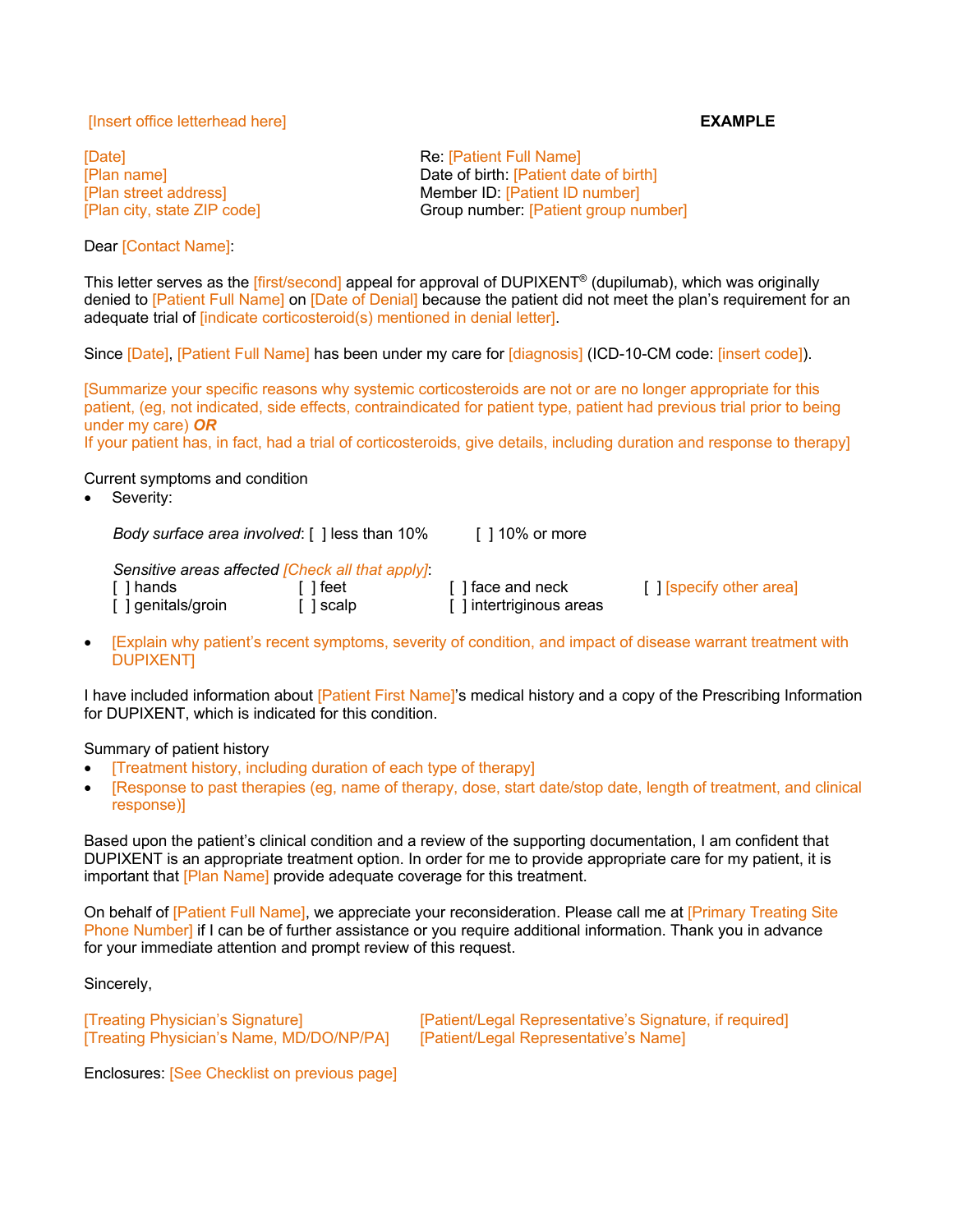# **IMPORTANT SAFETY INFORMATION for DUPIXENT® (cont'd)**

### **WARNINGS AND PRECAUTIONS**

**Hypersensitivity:** Hypersensitivity reactions, including anaphylaxis, serum sickness or serum sickness-like reactions, angioedema, generalized urticaria, rash, erythema nodosum, and erythema multiforme have been reported. If a clinically significant hypersensitivity reaction occurs, institute appropriate therapy and discontinue DUPIXENT.

**Conjunctivitis and Keratitis:** Conjunctivitis and keratitis occurred more frequently in atopic dermatitis subjects who received DUPIXENT versus placebo. Conjunctivitis was the most frequently reported eve disorder. Most subjects with conjunctivitis or keratitis recovered or were recovering during the treatment period. Conjunctivitis and keratitis have been reported with DUPIXENT in postmarketing settings, predominantly in atopic dermatitis patients. Some patients reported visual disturbances (e.g., blurred vision) associated with conjunctivitis or keratitis. Advise patients to report new onset or worsening eye symptoms to their healthcare provider. Consider ophthalmological examination for patients who develop conjunctivitis that does not resolve following standard treatment or signs and symptoms suggestive of keratitis, as appropriate.

**Risk Associated with Abrupt Reduction of Corticosteroid Dosage:** Do not discontinue systemic, topical, or inhaled corticosteroids abruptly upon initiation of DUPIXENT. Reductions in corticosteroid dose, if appropriate, should be gradual and performed under the direct supervision of a healthcare provider. Reduction in corticosteroid dose may be associated with systemic withdrawal symptoms and/or unmask conditions previously suppressed by systemic corticosteroid therapy.

**Atopic Dermatitis Patients with Co-morbid Asthma:** Advise patients not to adjust or stop their asthma treatments without consultation with their physicians.

**Arthralgia:** Arthralgia has been reported with the use of DUPIXENT with some patients reporting gait disturbances or decreased mobility associated with joint symptoms; some cases resulted in hospitalization. Advise patients to report new onset or worsening joint symptoms. If symptoms persist or worsen, consider rheumatological evaluation and/or discontinuation of DUPIXENT.

**Parasitic (Helminth) Infections:** It is unknown if DUPIXENT will influence the immune response against helminth infections. Treat patients with pre-existing helminth infections before initiating therapy with DUPIXENT. If patients become infected while receiving treatment with DUPIXENT and do not respond to anti-helminth treatment, discontinue treatment with DUPIXENT until the infection resolves.

**Vaccinations:** Consider completing all age-appropriate vaccinations as recommended by current immunization guidelines prior to initiating DUPIXENT. Avoid use of live vaccines in patients treated with DUPIXENT.

**ADVERSE REACTIONS:** The most common adverse reactions (incidence ≥1% at Week 16) in adult patients with atopic dermatitis are injection site reactions, conjunctivitis, blepharitis, oral herpes, keratitis, eye pruritus, other herpes simplex virus infection, dry eye, and eosinophilia. The safety profile in pediatric patients through Week 16 was similar to that of adults with atopic dermatitis. In an open-label extension study, the long-term safety profile of DUPIXENT + TCS in pediatric patients observed through Week 52 was consistent with that seen in adults with atopic dermatitis, with hand-foot-and-mouth disease and skin papilloma (incidence >2%) reported in patients 6 months to 5 years of age. These cases did not lead to study drug discontinuation.

#### **USE IN SPECIFIC POPULATIONS**

**Pregnancy:** A pregnancy exposure registry monitors pregnancy outcomes in women exposed to DUPIXENT during pregnancy. To enroll or obtain information call 1-877-311-8972 or go to https://mothertobaby.org/ongoing-study/dupixent/. Available data from case reports and case series with DUPIXENT use in pregnant women have not identified a drug-associated risk of major birth defects, miscarriage or adverse maternal or fetal outcomes. Human IgG antibodies are known to cross the placental barrier; therefore, DUPIXENT may be transmitted from the mother to the developing fetus.